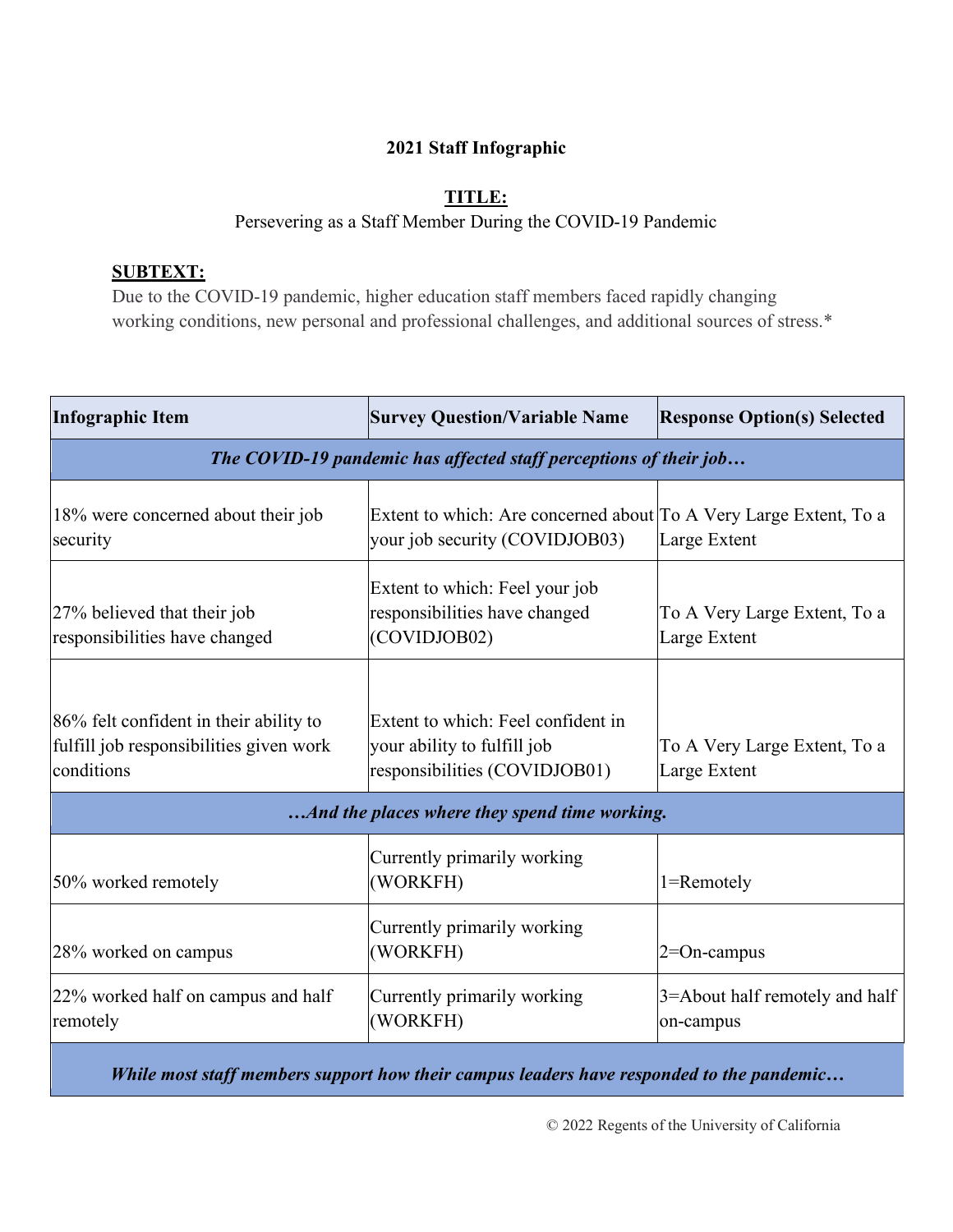| 87% thought campus leadership<br>communicated effectively                                                                 | Agreement: Campus leadership has<br>communicated effectively regarding<br>the pandemic (COVIDCOLOPN01)                                        | <b>Strongly Agree, Agree</b> |  |  |
|---------------------------------------------------------------------------------------------------------------------------|-----------------------------------------------------------------------------------------------------------------------------------------------|------------------------------|--|--|
| 86% thought their institution's pandemic<br>response considered the health and safety<br>of staff                         | Agreement: My institution's<br>pandemic response considers the<br>health and safety of staff<br>(COVIDCOLOPN03)                               | <b>Strongly Agree, Agree</b> |  |  |
| 84% supported the decisions leadership<br>made in regard to in-person operations on person operations on campus<br>campus | Agreement: I support the decisions<br>campus leadership has made with<br>respect to the current level of in-<br>(COVIDCOLOPN02)               | <b>Strongly Agree, Agree</b> |  |  |
| Fewer are satisfied with their salary and benefits.                                                                       |                                                                                                                                               |                              |  |  |
| 45% were satisfied with the cost of health Satisfaction: Cost of health benefits<br>benefits                              | (JOBSATIS21)                                                                                                                                  | Very Satisfied, Satisfied    |  |  |
| 43% believed their salary was sufficient<br>given their current cost of living                                            | Opinion: My salary is sufficient<br>considering the cost of living in this<br>area (INSTOPN19)                                                | <b>Strongly Agree, Agree</b> |  |  |
| 42% were satisfied with the relative<br>equity of their salary and job benefits                                           | Satisfaction: Relative equity of salary<br>and job benefits (JOBSATIS12)                                                                      | Very Satisfied, Satisfied    |  |  |
| Social challenges that were major sources of stress for staff include:                                                    |                                                                                                                                               |                              |  |  |
| 59% the extent to which others adhere to<br>physical social distancing guidelines                                         | Rate the extent to which: The extent<br>to which others adhere to physical<br>distancing guidelines<br>while out in public<br>(COVIDSTRESS09) | 5, 6, $7=Extensive$          |  |  |
| 40% coping with social isolation                                                                                          | Rate the extent to which: Coping with<br>social isolation (COVIDSTRESS10)                                                                     | 5, 6, $7 =$ Extensive        |  |  |
| In addition to their health concerns:                                                                                     |                                                                                                                                               |                              |  |  |